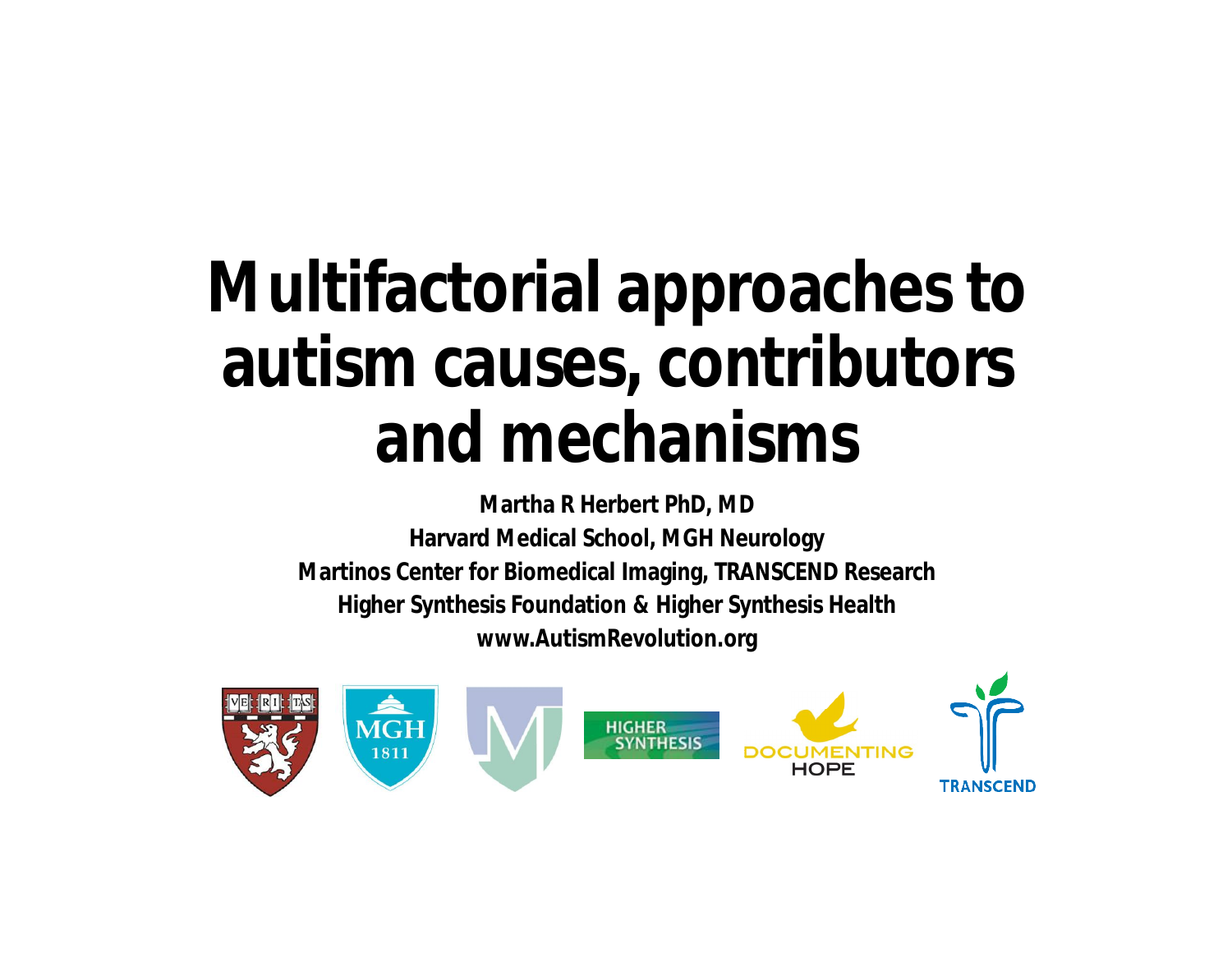#### **Emerging Science Leading to Major Reconceptualizations of What Autism** *Is*

- Not a broken brain
	- Many with autism are highly gifted
	- Issues are often expression and coordination, not capability
		- (more dyspraxia than deficit)
- Not purely genetic
	- Environment plays big role
	- Number actually going up
- Not just brain
	- Whole body, multi-system pathophysiological involvement
		- (brain, gut, immune, endocrine, metabolism, bioenergetics)
- Not life sentence
	- Variable, changeable, treatable, some who lose diagnosis
	- Great potential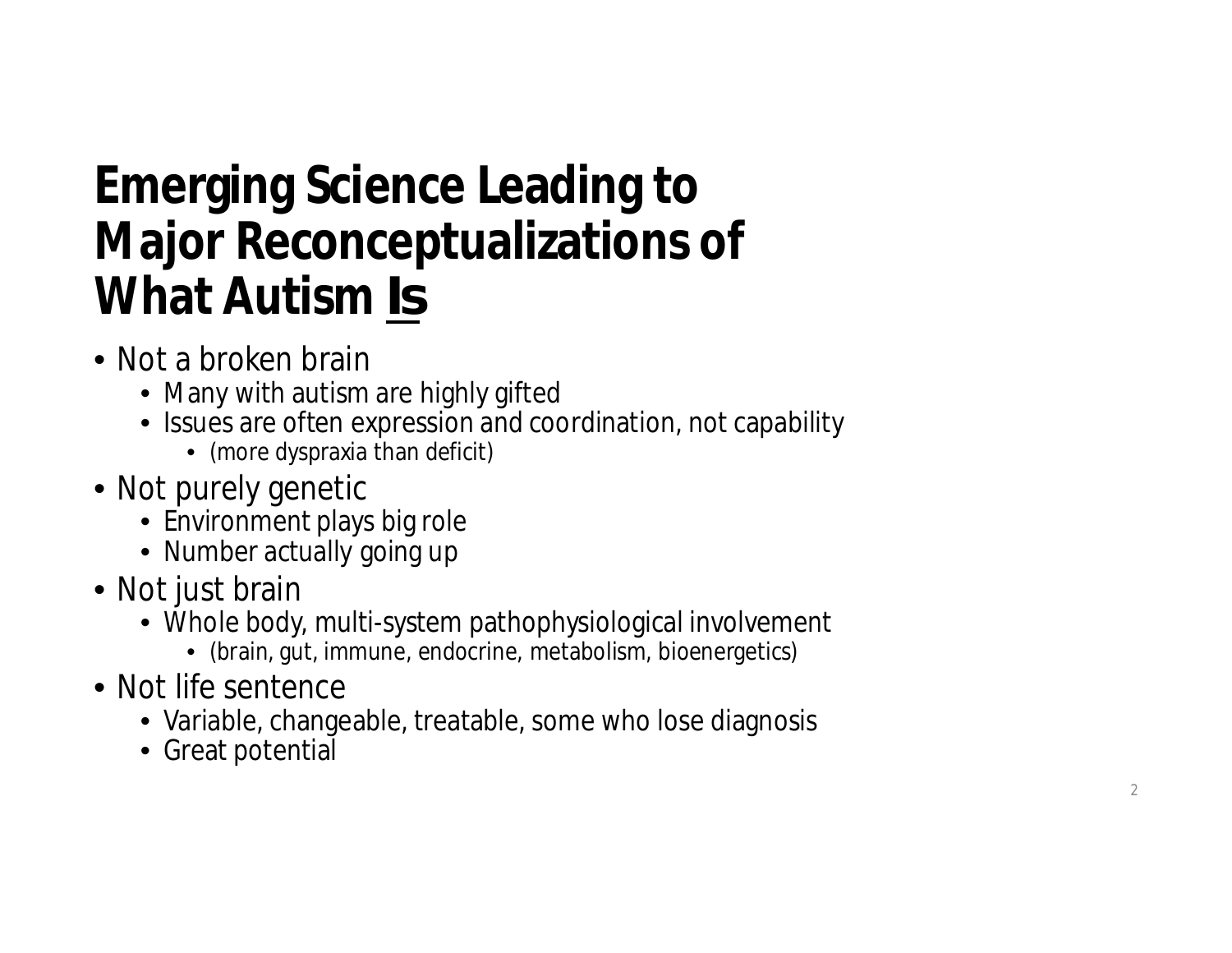# **CHALLENGES TO THE IDEA THAT "AUTISM" IS SPECIFICALLY AND UNIQUELY DETERMINED**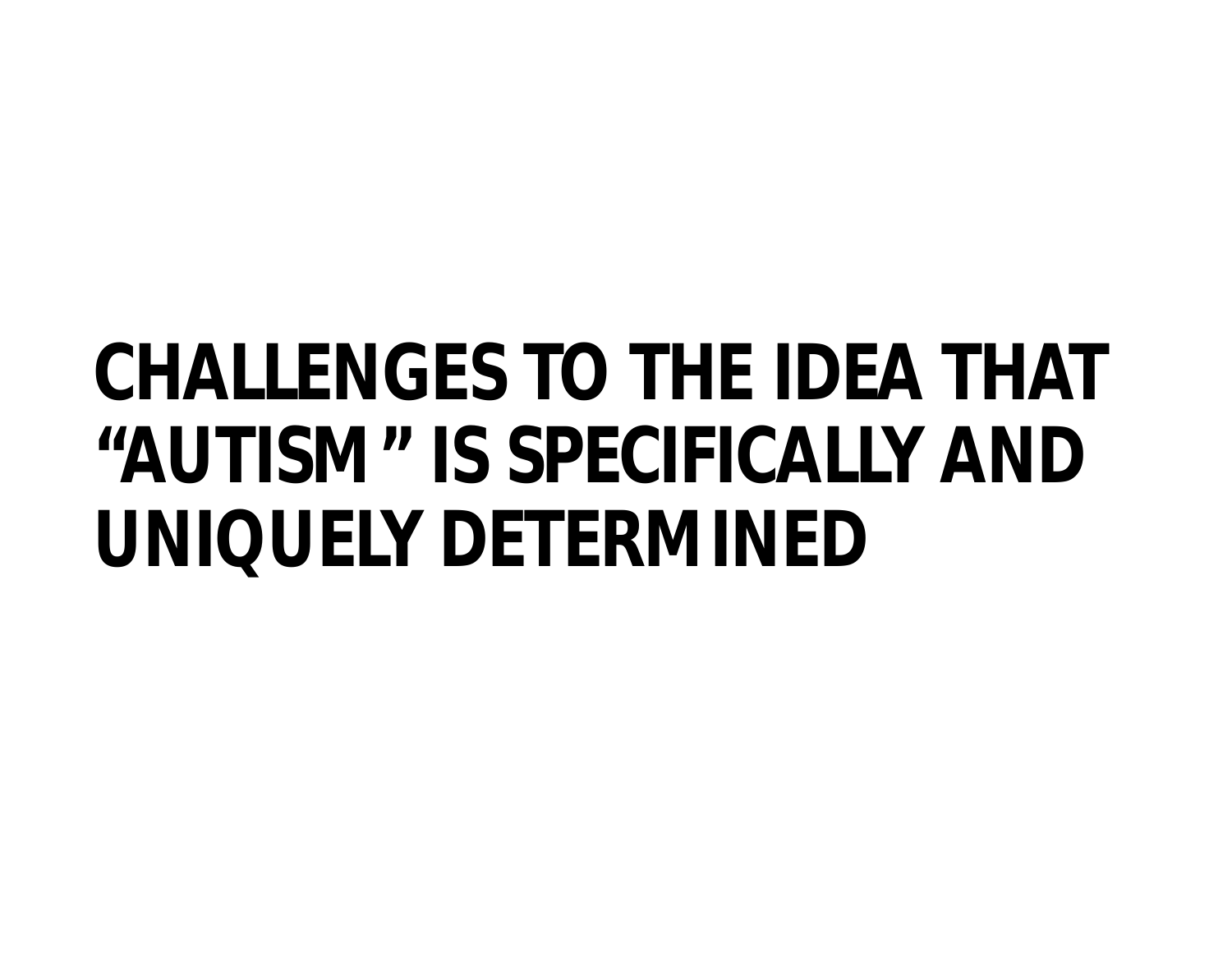### **Where do these problems come from? For most of us, probably environment**

• We all have genetic vulnerabilities but they are usually not that serious

4

- Most strongly influential mutations in autism are rare
- Environment brings them to the surface
	- Ø The **heavier the environmental load**, the **less genetic vulnerability you need** to get sick
	- $\triangleright$  The physiological problems DRIVE the symptoms; the genes and/or environment are INFLUENCES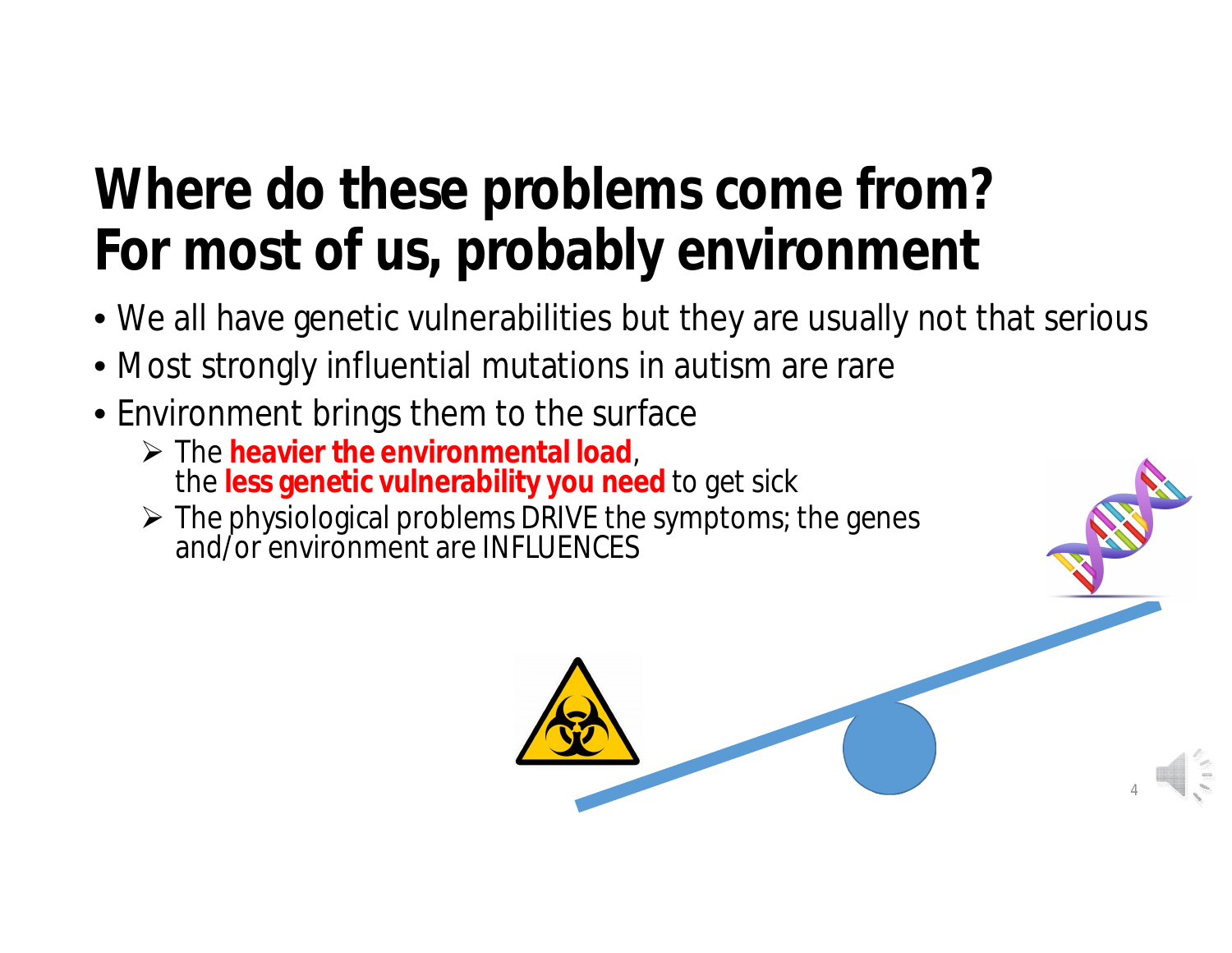#### **Genes not specific for Autism: Overlaps with other medical conditions**



- Substantial genetic overlap with
	- Cancer
	- Cardiac disease
	- Metabolic Disease
	- Neurodegenerative disease

Wen et al., PLOS ONE, 2016 April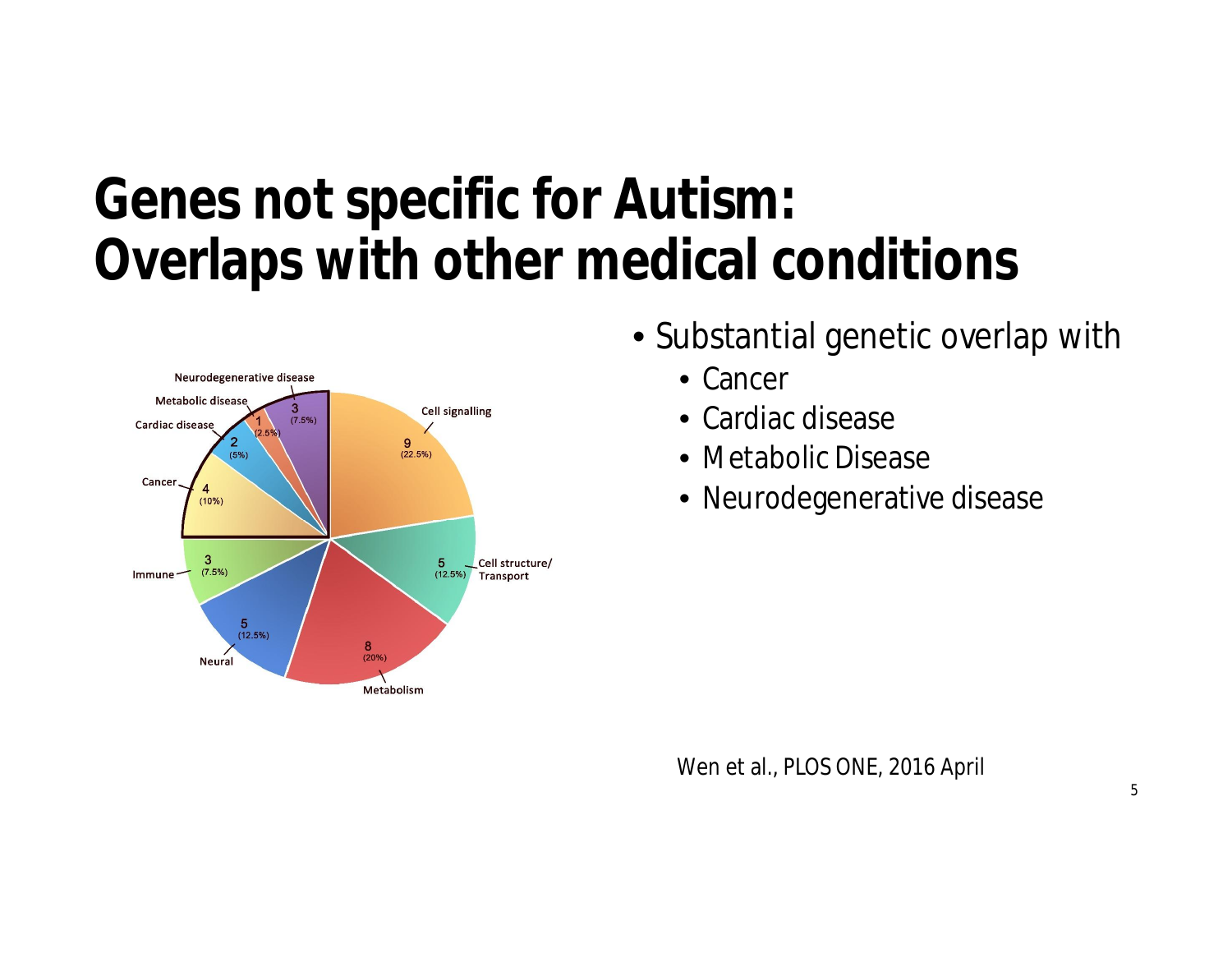#### **Genes and Pathways are profoundly interconnected**



- A cell is like a city, and pathways are like streets
- Hubs are like major intersections or traffic circles
- Problems with HUBS are like traffic jams in critical places: they can proliferate widely in the system

Wen et al., PLOS ONE, 2016 April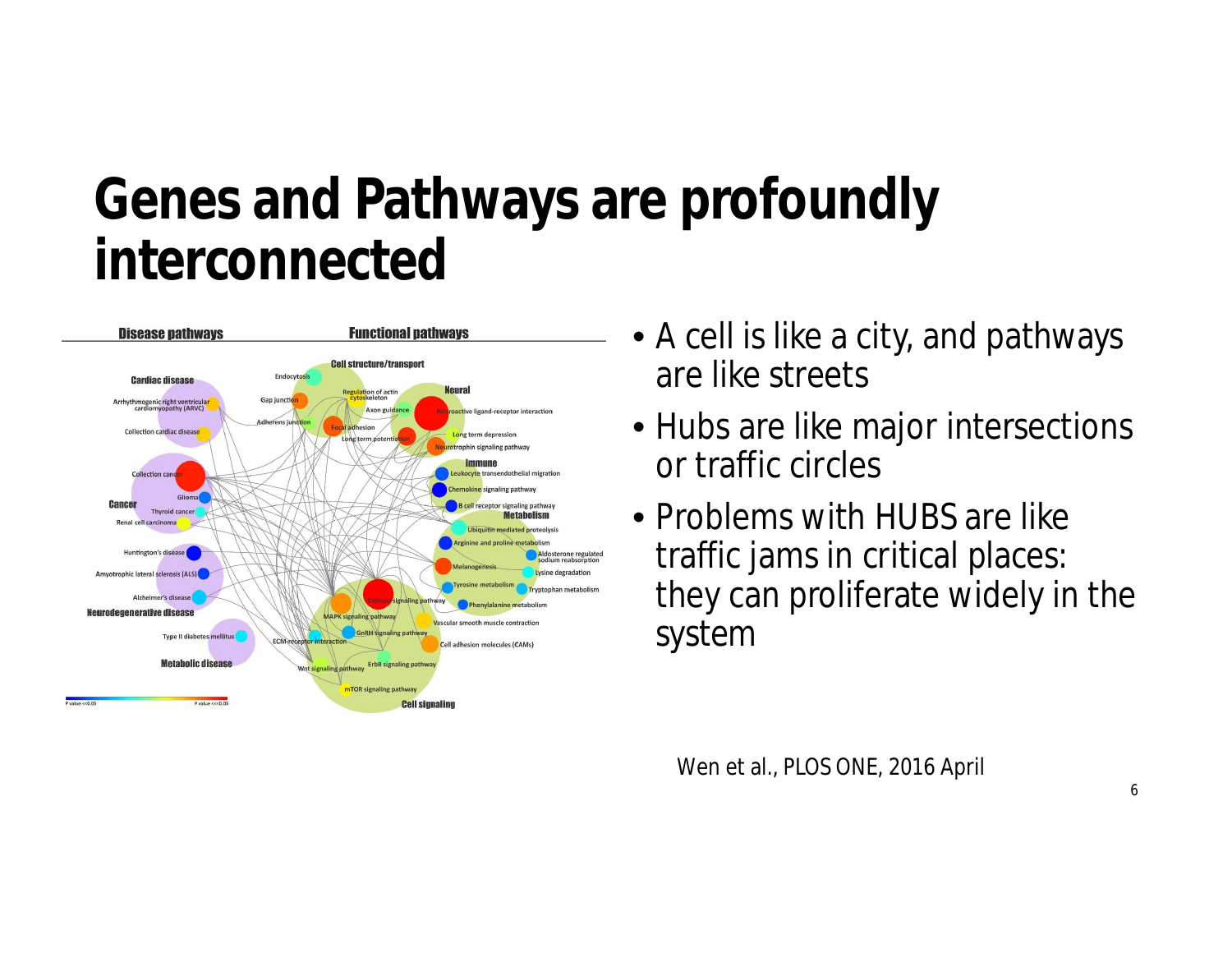## **ARE AUTISM BEHAVIORS REALLY "SPECIFIC" OR ARE THEY THE OUTPUTS OF A CHALLENGED BRAIN?**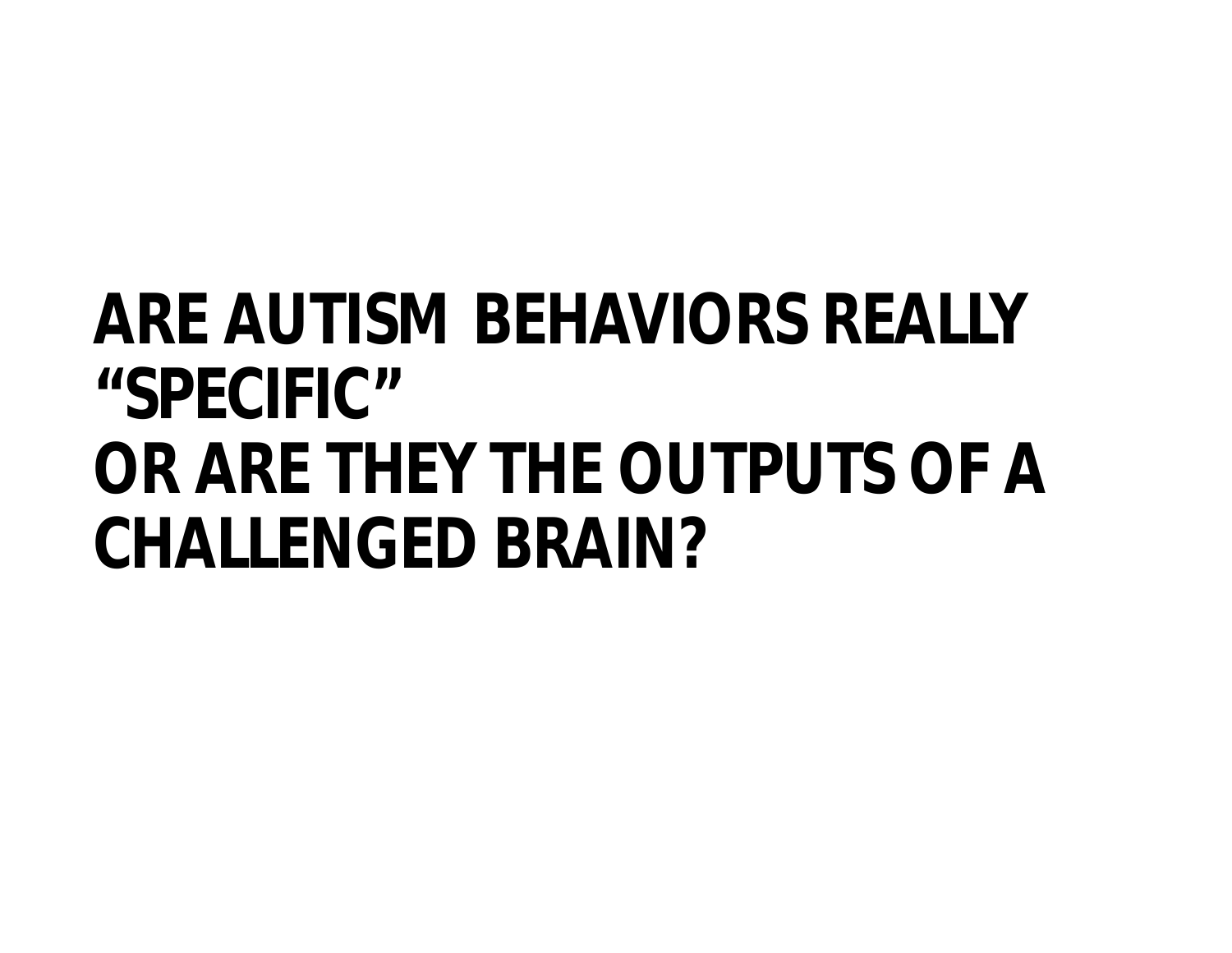### **Model: Autism as emergent property of a challenged brain**

- **Environmental influences trigger ENVIRONMENTALLY VULNERABLE PHYSIOLOGY.**
- **The PHYSIOLOGY IMPACTS change HOW the BRAIN FUNCTIONS**
- **These BRAIN FUNCTIONAL CHANGES are the PROXIMAL CAUSE of Autism**
	- **-- not by hardwiring the brain, but by changing function MOMENT BY MOMENT EVERY DAY.**

Contributions of the environment and environmentally vulnerable physiology to autism spectrum disorders Martha R. Herbert

*Current Opinion in Neurology,* April, 2010

M Herbert chapter on TRANSDUCTION in Valerie Hu's 2014 FRONTIERS IN AUTISM….. book

Available on www.marthaherbert.org **<sup>8</sup>**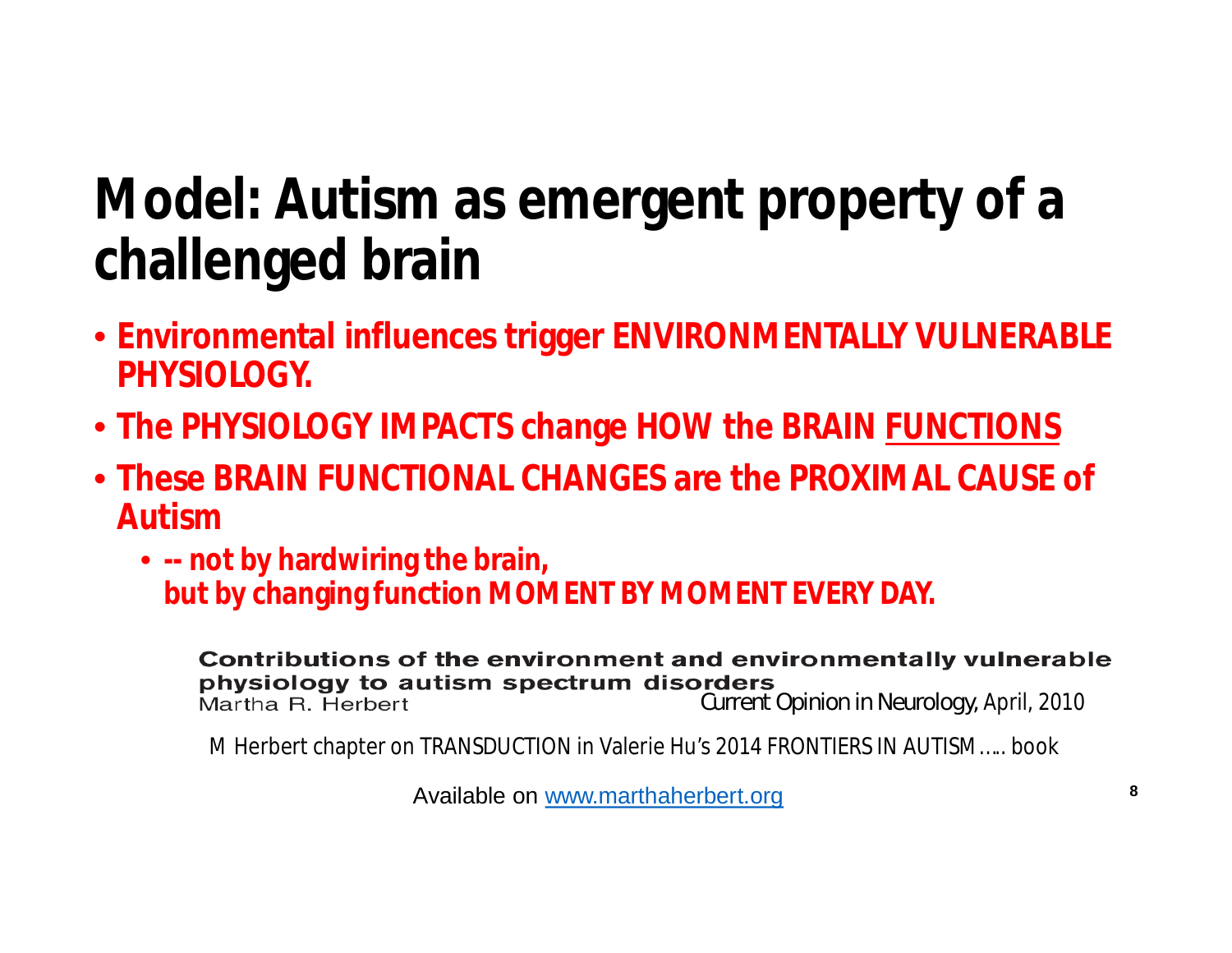**HOW does the vulnerability of environmentally vulnerable physiology BECOME VULNERABLE??**

- **PARTLY from genetic weak spots**
- **Partly from early influences on brain development**
- **To a MAJOR DEGREE from ongoing environmental INTERFERENCE with OPTIMAL FUNCTION**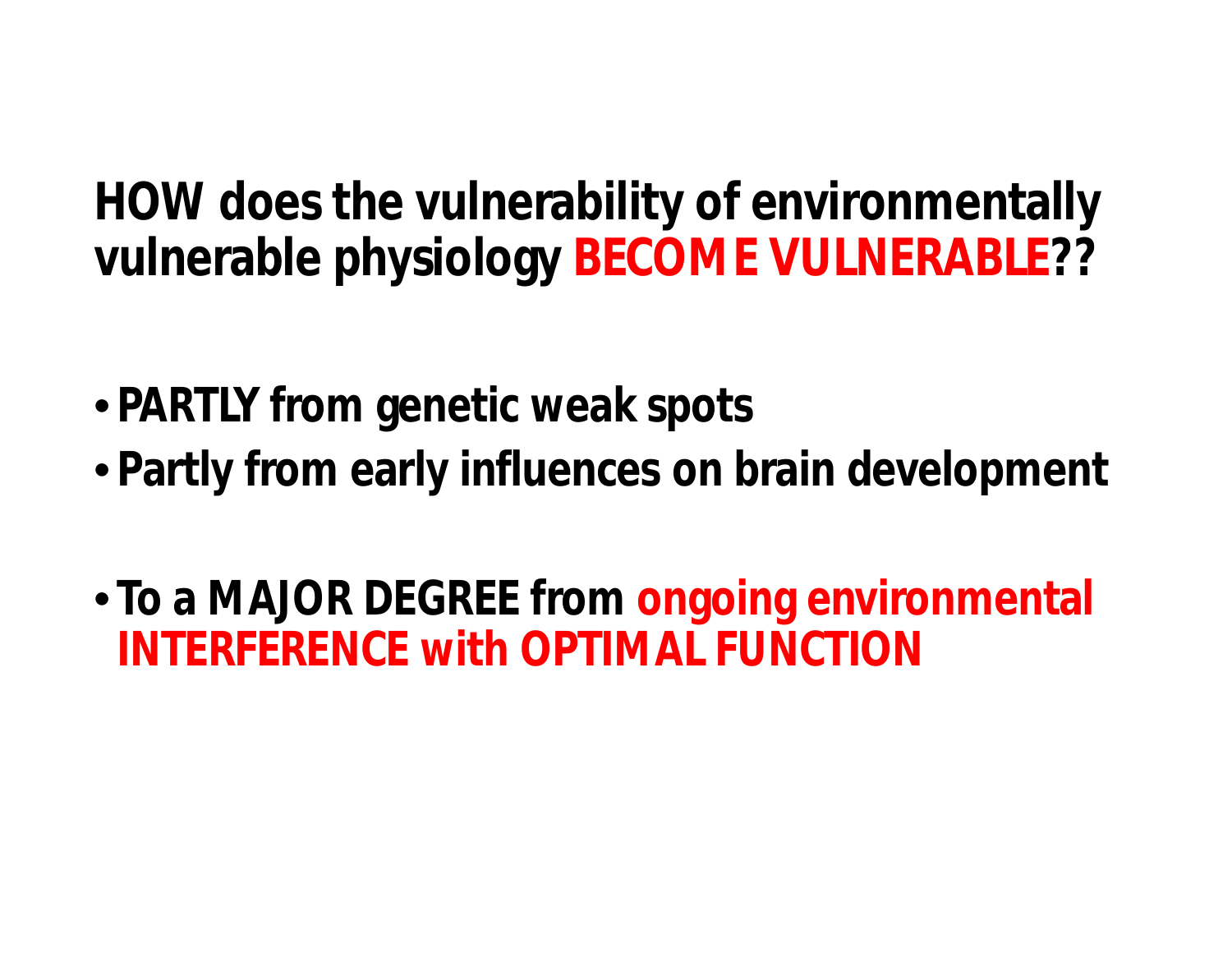#### **Glutathione as a "Final Common Pathway"**

- **GSH is depleted by thousands of toxins, oxidative stress, infection, inflammation, EMF (electromagnetic fields) and nutrient-poor diet**
- **Small exposures of any one thing can still add up to a substantial depletion of antioxidant resilience**
- **Genetic or environmental interference with glutathione synthesis targets a particularly core aspect of protective physiology**
	- "Glutathione: a novel treatment target in psychiatry" *Trends Pharmacol Sci. 2008 Jul;29(7):346-51*
	- Lee, D. H., D. R. Jacobs, Jr., et al. (2009). "Hypothesis: a unifying mechanism for nutrition and chemicals as lifelong modulators of DNA hypomethylation." *Environ Health Perspect 117(12): 1799-1802.*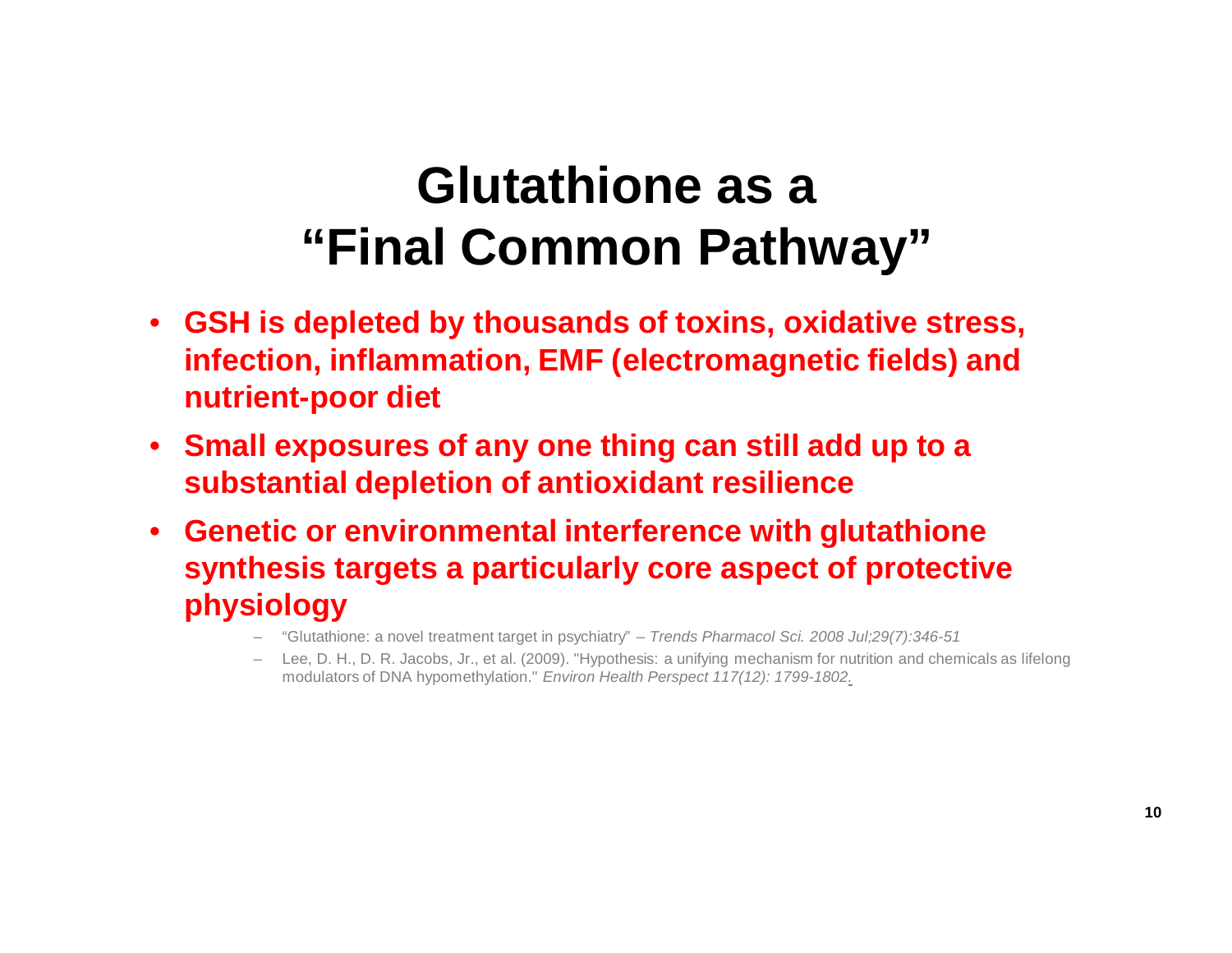#### **GLUTATHIONE BUILDS RESILIENCE BY PROTECTING CELLS**

#### **from environmental and inflammatory stress,**

**but is often low in ASD (and many other chronic conditions)**



**Made in the liver from three amino acids: Glutamine + Cysteine + Glycine**

- **GLUTATHIONE (GSH) is vital for detoxification**
	- **Mops up toxins and free radicals**
- **The body's most potent anti-oxidant**
- **The most abundant antioxidant in the BRAIN**
	- **Reduced Glutathione = GSH (active form)**
	- **Oxidized Glutathione = GSSG (used-up form)**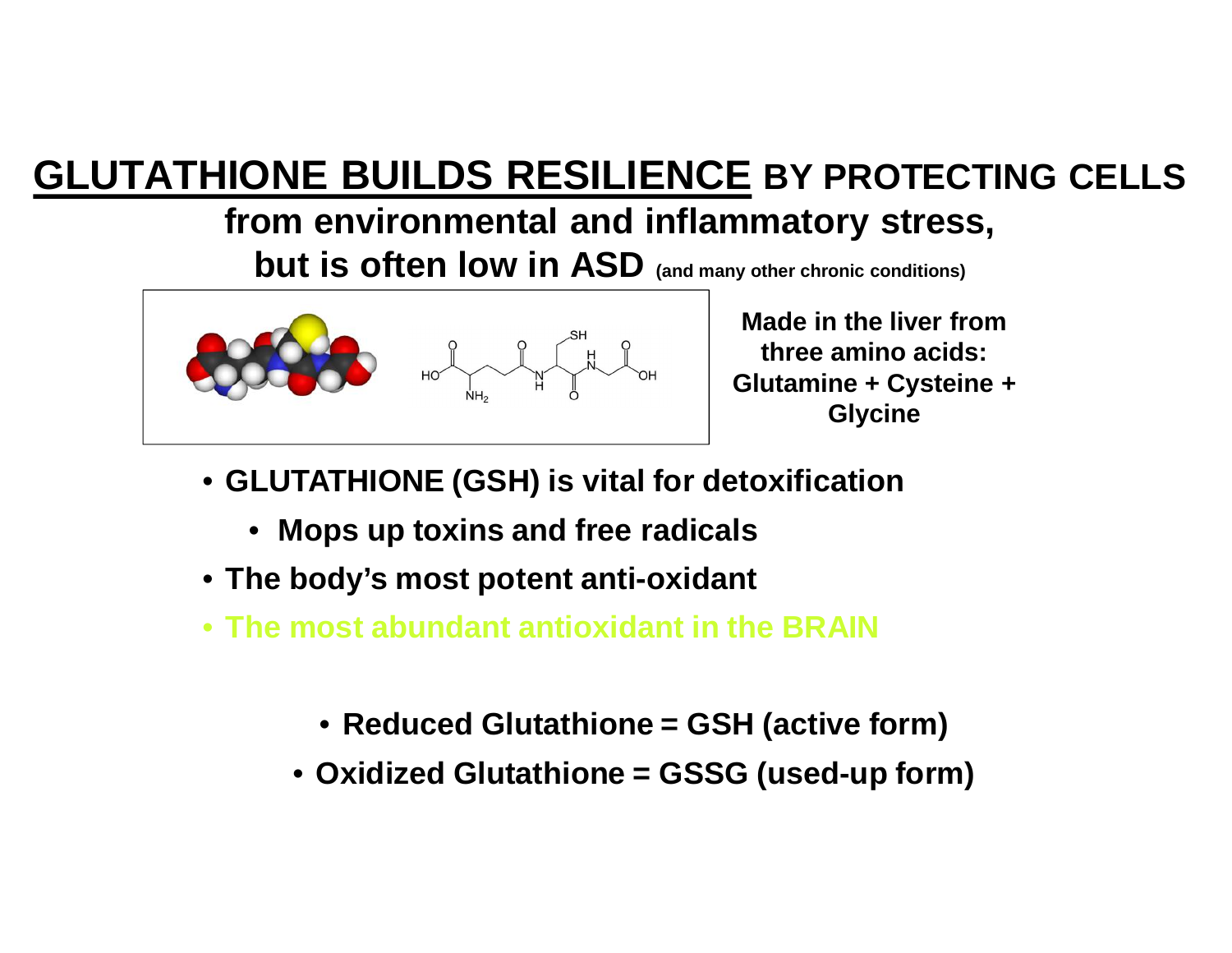#### *Vulnerability to Toxics and Stress with low Glutathione (GSH)*